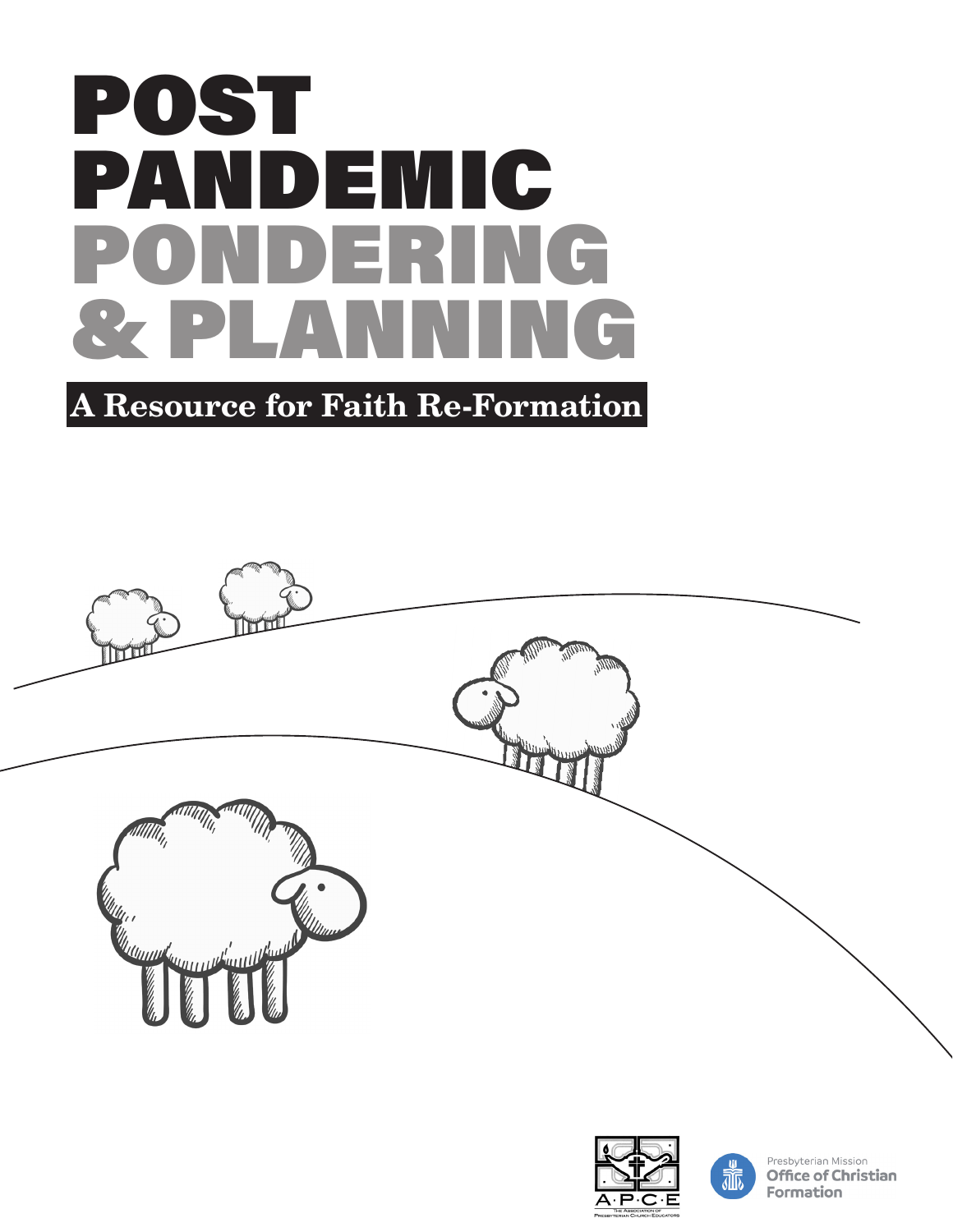*Hear, O Israel: The Lord is our God, the Lord alone. You shall love the Lord your God with all your heart, and with all your soul, and with all your might. Keep these words that I am commanding you today in your heart. Recite them to your children and talk about them when you are at home and when you are away, when you lie down and when you rise. Bind them as a sign on your hand, fix them as an emblem on your forehead, and write them on the doorposts of your house and on your gates.* (Deuteronomy 6:4–9)

God's people have been called to do faith formation in many contexts through the ages:



In every context, God's people have created new and adapted old approaches to faith formation.

Since March 2020, we have been learning how to participate in faith formation during a pandemic. We have abandoned some things, adapted others, created new things.

We have wrestled with technology.

We have grieved losses.

We have celebrated new successes.

And we may have even redefined success,

As we have followed that great tradition of creating and adapting the ways we go about faith formation.

Now as we emerge from the pandemic, we are called to explore and think about faith formation for the coming months and years.

Our aim may be the same as it was pre-pandemic.

But we and our faith communities are not the same.

We most likely cannot go back to doing things just like we did.

So, at the invitation of Association of Presbyterian Church Educators (APCE) and the Office of Christian Formation in the Presbyterian Mission Agency (PMA), we have been called to create Post Pandemic Pondering and Planning – A Resource for Faith Re-Formation.

We have created it to help as you ponder and evaluate how your faith communities will go about faith formation in the future.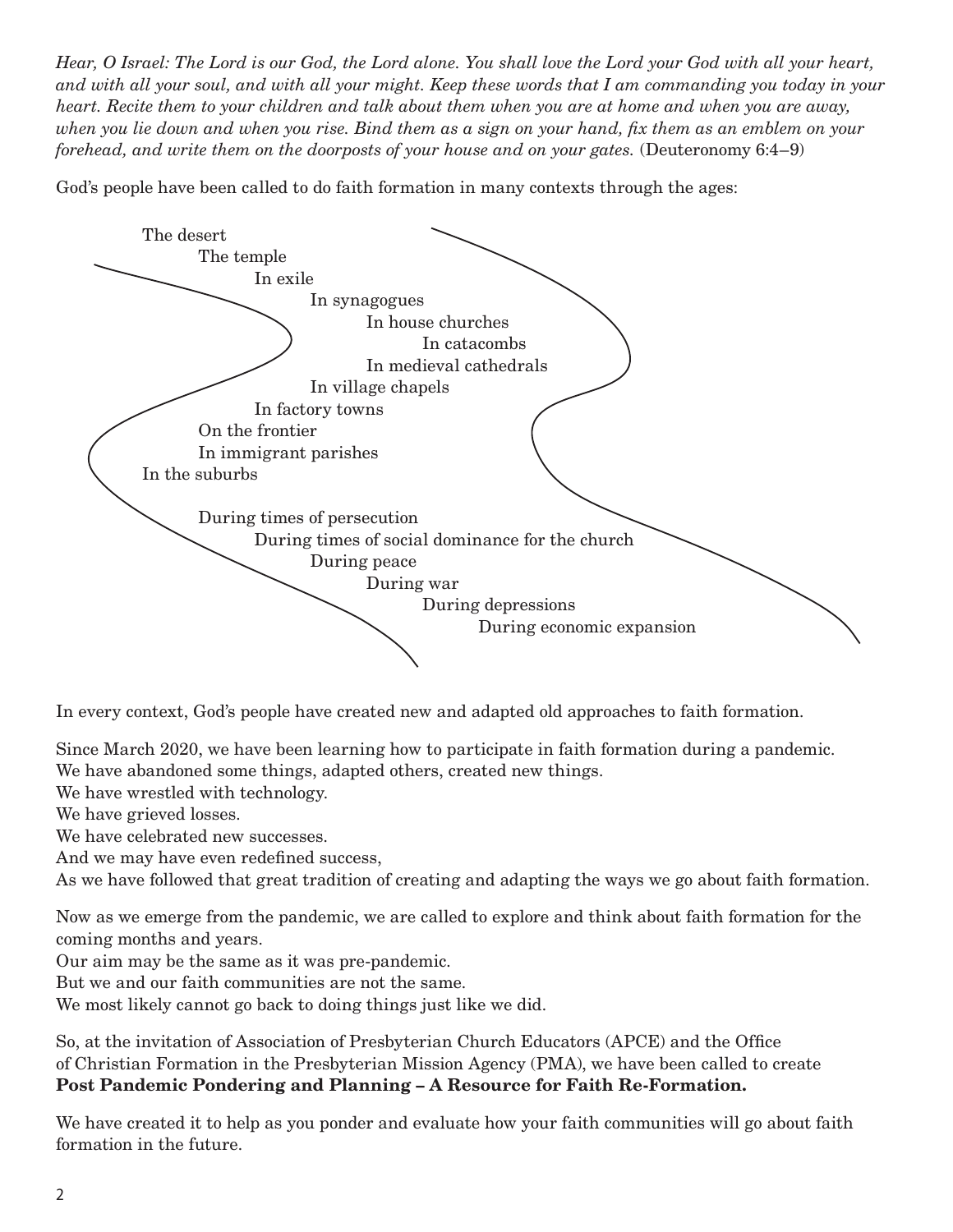We hope that you will find this resource useful in a variety of ministry and leadership settings, such as:

- A committee or session could work through the resource in parts of several meetings. Perhaps one page per meeting. Committee or session members might work on parts the resource at home and then share their thoughts when they come together for a meeting.
- A committee or session might work through the resource in one longer event, like a planning retreat.
- The leadership in one particular area of faith formation might work through the resource. For example, the youth council or the "mission trip folks" might find this to be helpful as they focus on their ministry area.
- A long-standing Sunday school class or Bible study group might use it to help in charting their future. It could be done by the whole class or by a leadership team of a larger class.
- An individual who cares about faith formation might work through it by themselves. Then they can look for places within their ministry setting to constructively share their thoughts or to encourage others to think about various pieces.
- Camps and conferences along with campus ministries are important contexts for faith formation. We have tried to design this resource so that leaders in those contexts may find it helpful as well.
- The leadership of a school connected with a congregation could use this, too.
- Outside groups using a congregation's facilities might find it useful as the plan for their future.

We are sure that we have not come close to exhausting the possible ways that you might find to use this resource. We hope that you will find creative ways to use it in your particular context.

We hope that this resource will help you to think about this past year even as you move forward.

We hope that it will provide a time and space for you to share both joys and sorrows even as you dream about the future.

We hope that you will return to this resource and find it helpful as you continue to see how God's work is unfolding in the future.



This resource was created by the Association of Presbyterian Church Educators (APCE) in partnership with the Office of Christian Formation in the Presbyterian Mission Agency PC(USA).

## Written by:

Randall McGee (Dallas, Texas) Kathy Dawson (Decatur, Georgia), Rachel Pedersen (Bryn Mawr, Pennsylvania) Omar Rouchon (Houston, Texas)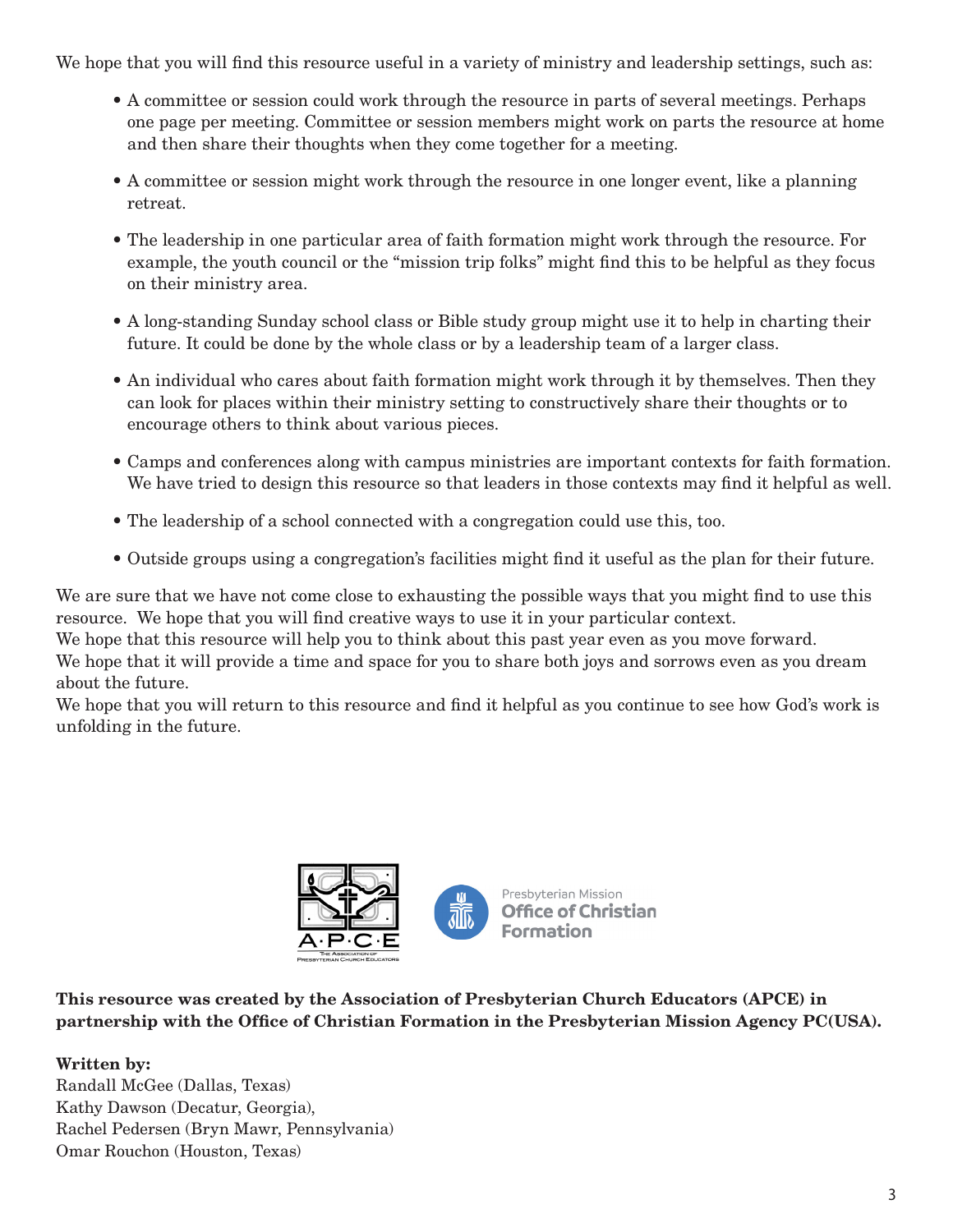# **Instructions**

Gather your favorite pens or pencils and set aside some time!

This resource is designed as a conversation partner. Working through the resource either in a small group or as an individual, each page invites you to consider a particular aspect of your ministry, context and your experience. The final page helps you to create a plan of action for the next three to six months. This is not comprehensive strategic plan, but a starting point as we consider where God is calling.

## Here are a few suggestions as you get started:

- *Begin and end in prayer*. Invite God into the conversation and listen for the Spirit's guidance. Each page includes a short closing prayer for your use.
- *Give yourself time*. Each page invites you to brainstorm, reflect and discern. Even if you're working in a group, allow yourself at least 10 minutes in silence to consider the questions before beginning any discussion.
- *Take a break.* Rather than rushing through each exercise, pause in between. Give yourself space to consider your responses before going to the next one. This does not need to be completed in one sitting but could benefit from taking breaks between each section.
- *You are more than your ministry and your ministry is more than you*. Personal reflection is woven throughout the resource. How has the past year shaped your own faith and practice?
- *Leave judgement behind.* These exercises ask you to consider where you are today and where God is leading you in the future. Consider the questions with gentleness and grace.
- *Share with others*. Share your observations with conversation partners, colleagues and mentors. See what they notice.
- *Return*! Come back and see what you notice. Return to the questions in three, six and nine months to see what has changed.

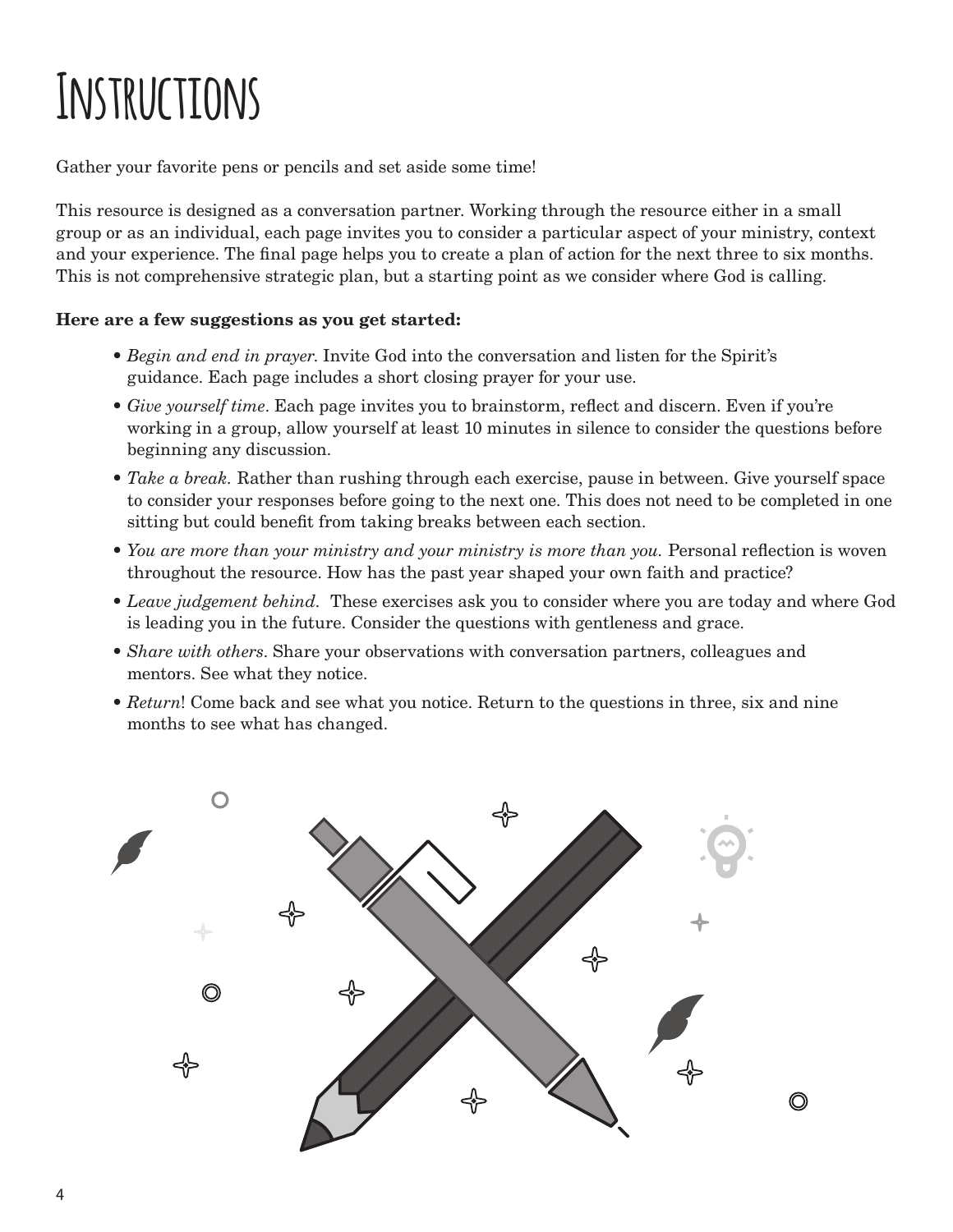



**Write, Draw, List:** Moments when your ministry was flourishing and faithful

|              | PANDEMIC |                  |
|--------------|----------|------------------|
| PRE-PANDEMIC |          | IN THE NEXT YEAR |
|              |          |                  |
|              |          |                  |
|              |          |                  |
|              |          |                  |
|              |          |                  |

## **What stands out in each box?**

### **What does this tell you about your ministry?**



## **As you think about your ministry, what guiding values, stories or statements help direct you?**

| Revsonal Note | Choose five words that describe your experience of the pandemic.          |                                                                                                                                     |
|---------------|---------------------------------------------------------------------------|-------------------------------------------------------------------------------------------------------------------------------------|
| Act           | Look over your responses:<br>Do any next steps or action items stand out? | Prayer: God of wisdom, help<br>us to reflect on what has passed                                                                     |
|               |                                                                           | and focus on your vision of what<br>is to come. Grant that we may<br>discern your path in the midst of<br>a new season of ministry. |
|               |                                                                           |                                                                                                                                     |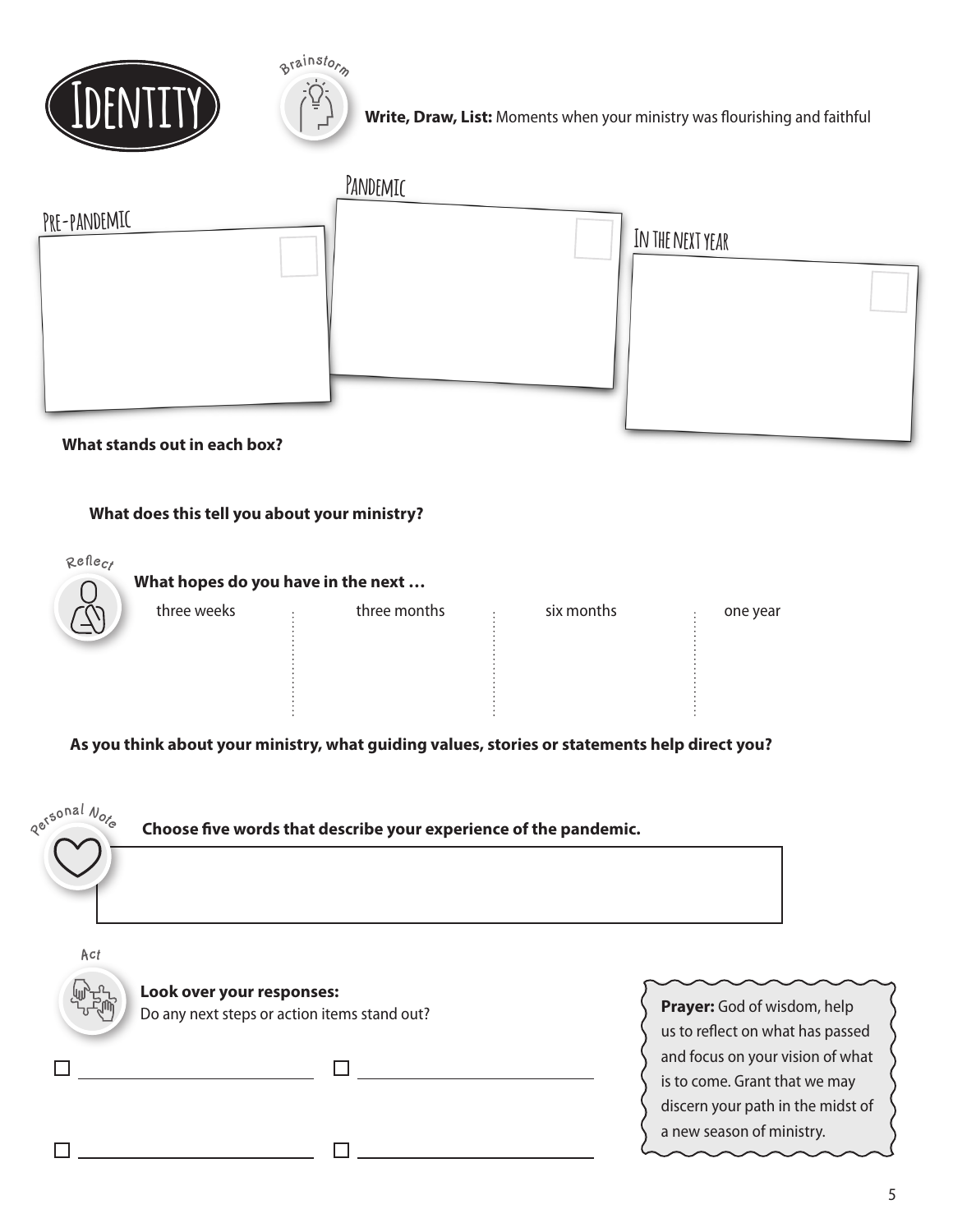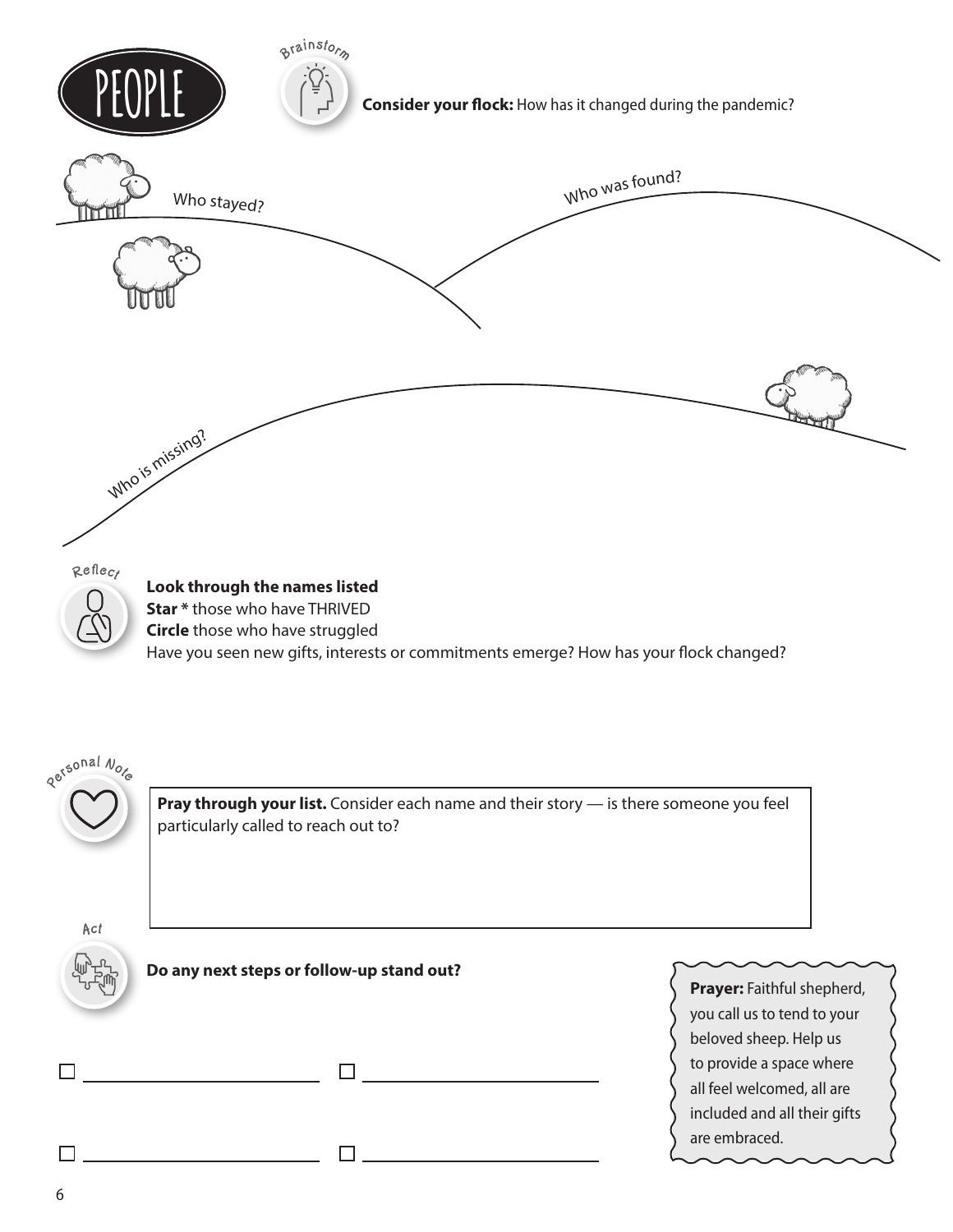



**PROGRAM** In the first column, list your programs that you would consider educa-<br>The cycle of our Christian year is based around the living, dying and tional or formational ministries.

rising of Jesus Christ. Go through each listed program and identify the parts that are living, dying or rising in your ministries.

| Program | Living<br>$\sim$ | $8 - 26$<br><b>Dying</b> | $\sum_{i=1}^{n}$<br><b>Rising</b><br>$\triangle$ | Next Steps |
|---------|------------------|--------------------------|--------------------------------------------------|------------|
|         |                  |                          |                                                  |            |
|         |                  |                          |                                                  |            |
|         |                  |                          |                                                  |            |
|         |                  |                          |                                                  |            |
|         |                  |                          |                                                  |            |

**Refec<sup>t</sup>**

**Look at your column of Living:** What is allowing these programs to flourish? How do these programs link back to Identity Page?

**Look at your column of Dying:** Are there signs of life? Natural places to prune? What needs to happen to let this die well?

**Look at your column of Rising:** Which squares are most exciting to you? Do you see one or two that seem like they are places to invest or nurture? How do these aspects link to Identity Page?



| Act |                                                           |  |
|-----|-----------------------------------------------------------|--|
|     | <b>Consider your list of</b><br>next steps and prioritize |  |
|     | which you might address                                   |  |
|     | first as a congregation.                                  |  |
|     |                                                           |  |

 $\Box$ 

**Prayer:** God of

transformation, you offer us new and everlasting life in Jesus Christ. Grant that we may see your hand at work in new, creative ways each day.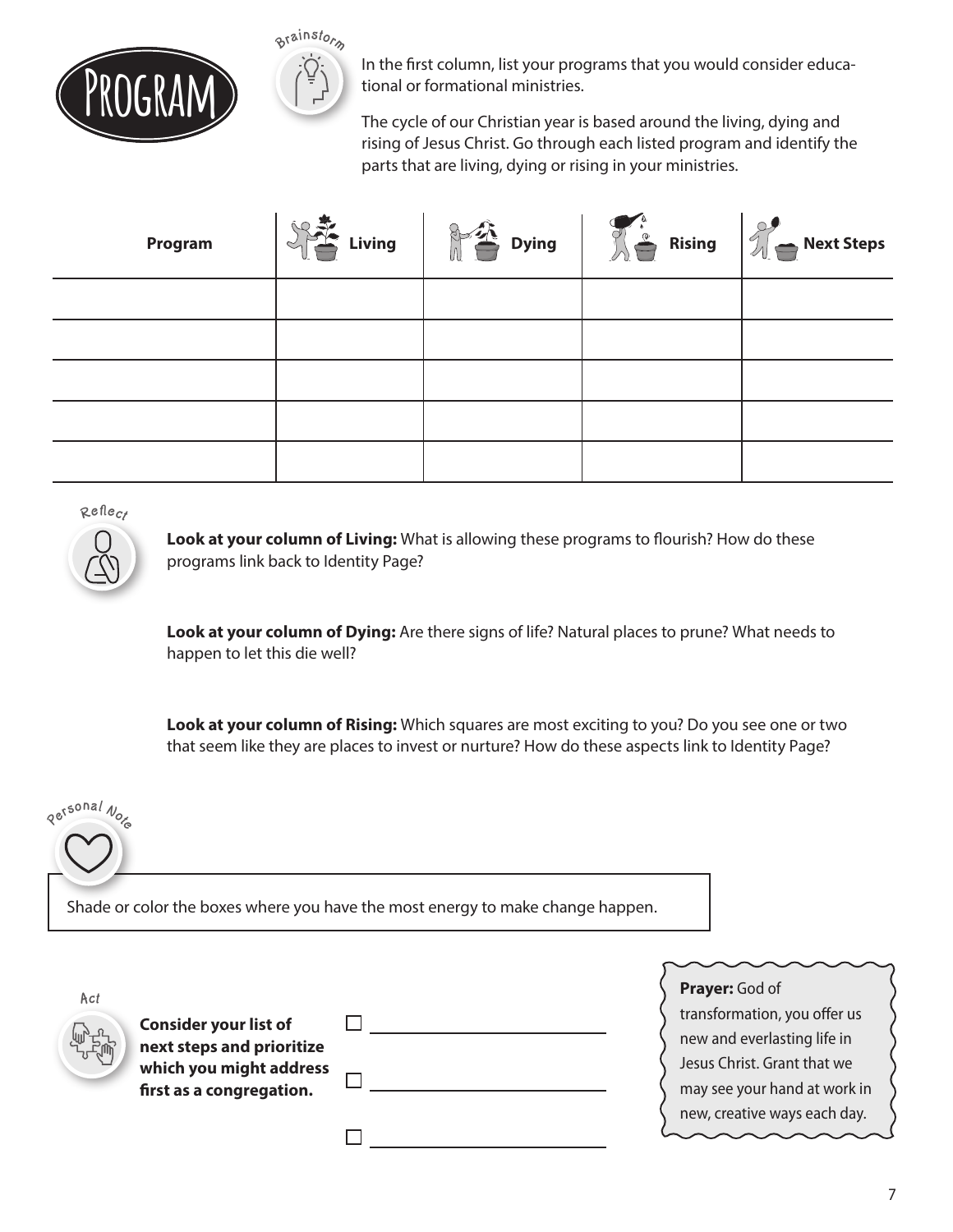



Shifting between virtual, hybrid and in-person ways of doing ministry has increased and taxed our capacities for building new resources and abilities. It has also raised new questions.

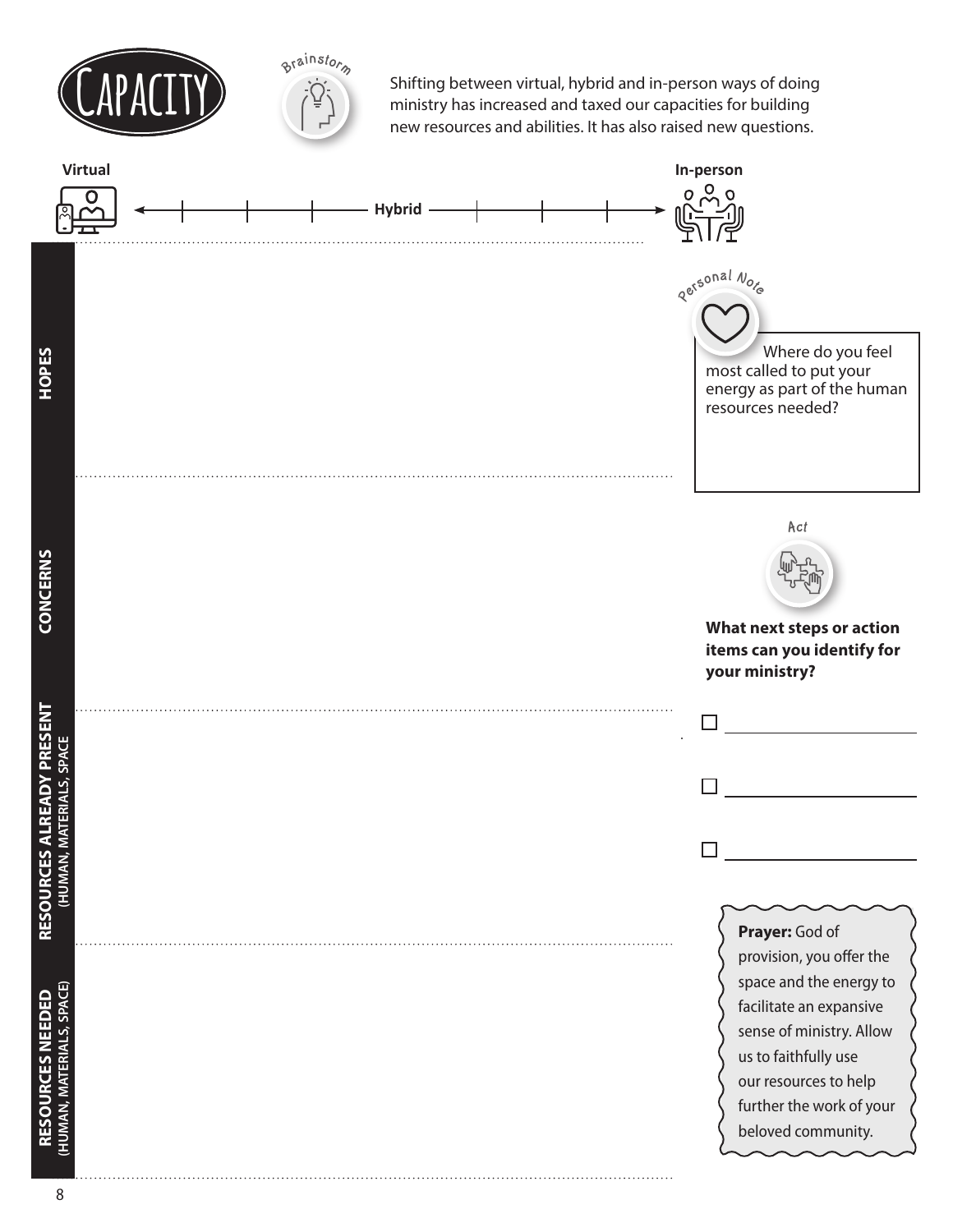